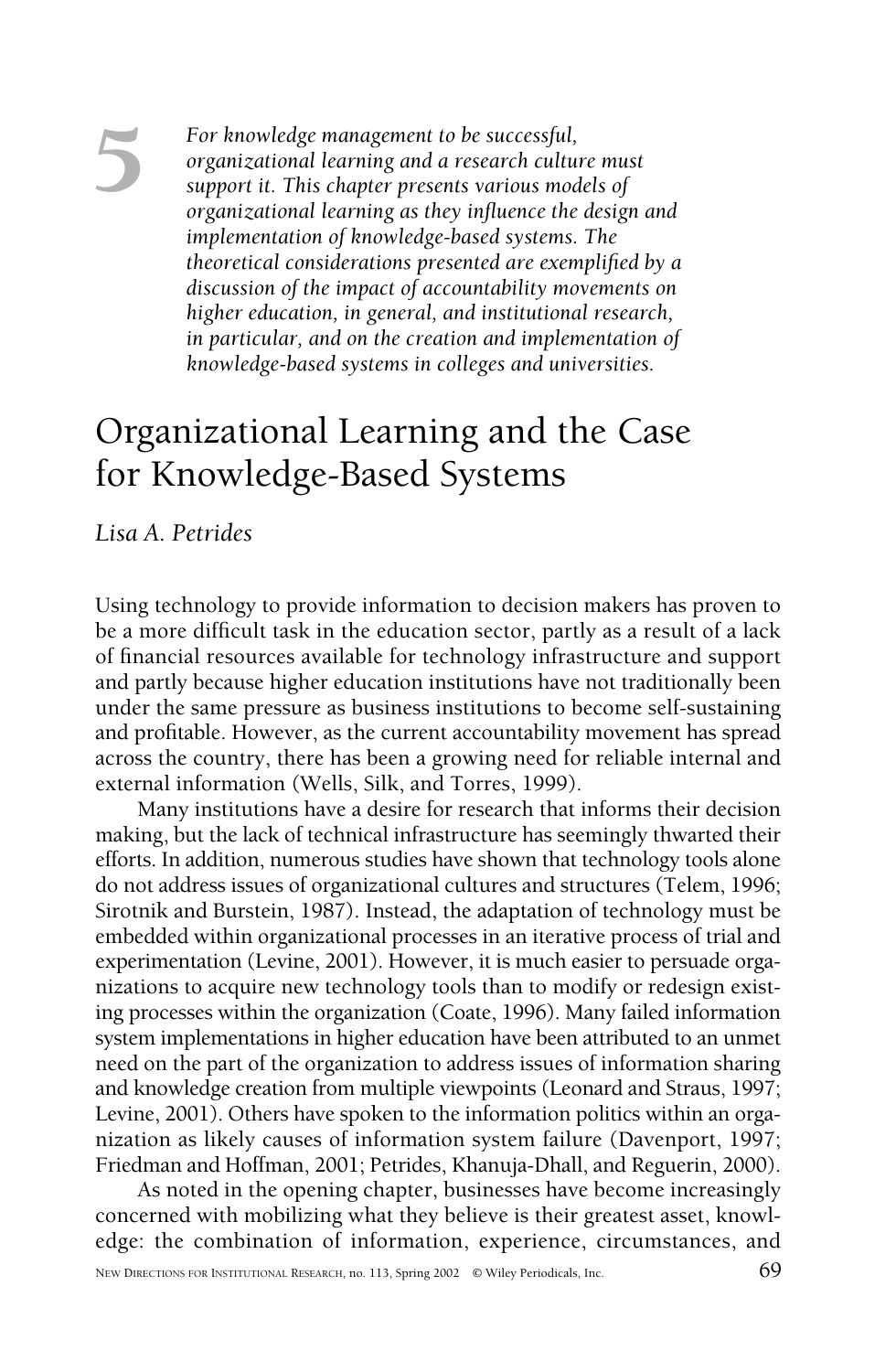understanding that can be applied to any decisions or situations (Cliffe, 1998; Hansen, Nohria, and Tierney, 1999; Zisman, 1999; Davenport, 1997). Managing knowledge networks within organizations has now become a critical challenge taken up by the business community (Zisman, 1999). Business and some education organizations are increasingly moving toward models of organizational learning that are based on knowledge-driven decision making.

Various authors suggest that organizational transformation will occur only if the process itself is knowledge-driven and if members of the educational learning community develop and implement knowledge-based systems (COIL, 1999; Bloodgood and Salisbury, 2001). So whereas in the early 1990s knowledge management practices focused primarily on the management of existing data-based resources within an organization, today the focus on knowledge management has been to help identify additional information needs throughout the organization and then to use innovative information technology tools to create, capture, and use that information to meet organizational goals (Duffy, 2000). Knowledge management today is described as a process in which knowledge is created as a result of the multidimensional categorization of information in several different contexts by multiple users (Duffy, 2000; Levine, 2001). However, the implementation of knowledge management practices varies a great deal across organizations.

## Knowledge Management from an Organizational Learning Perspective

The evolution from data to information and from information to knowledge has played a leading role in shaping how organizations develop strategies and plans for the future. Several authors believe that successful organizations that forge ahead in a rapidly changing business environment will do so through the creating and sharing of new knowledge (Argyris and Schon, 1996; Senge, 1997; Brown, 1999; Senge, 1990). The use of cross-functional teams, customer or product-focused business units and work groups, and communities of practice are just a few of the emerging trends that allow organizations to make the best use of their most valuable asset, their staff (Sveiby, 1997; Brown, 1999). Thus, organizational learning from a knowledge management perspective provides the opportunity for the goals and objectives of the organization to be cultivated simultaneously with the goals and objectives of the individual (COIL, 1999). Specifically, this means that people are important to the learning process within the organization but organizational learning cannot be reduced to individual learning (Levine, 2001).

Within an organizational learning context, an ecological approach to knowledge management has been explored by Thomas Davenport's work on information ecology, which calls for communities of practice to be involved in the establishment of an ecological model that is holistically managed within an organization. The human-centered information management model described by Davenport focuses on the information environment, the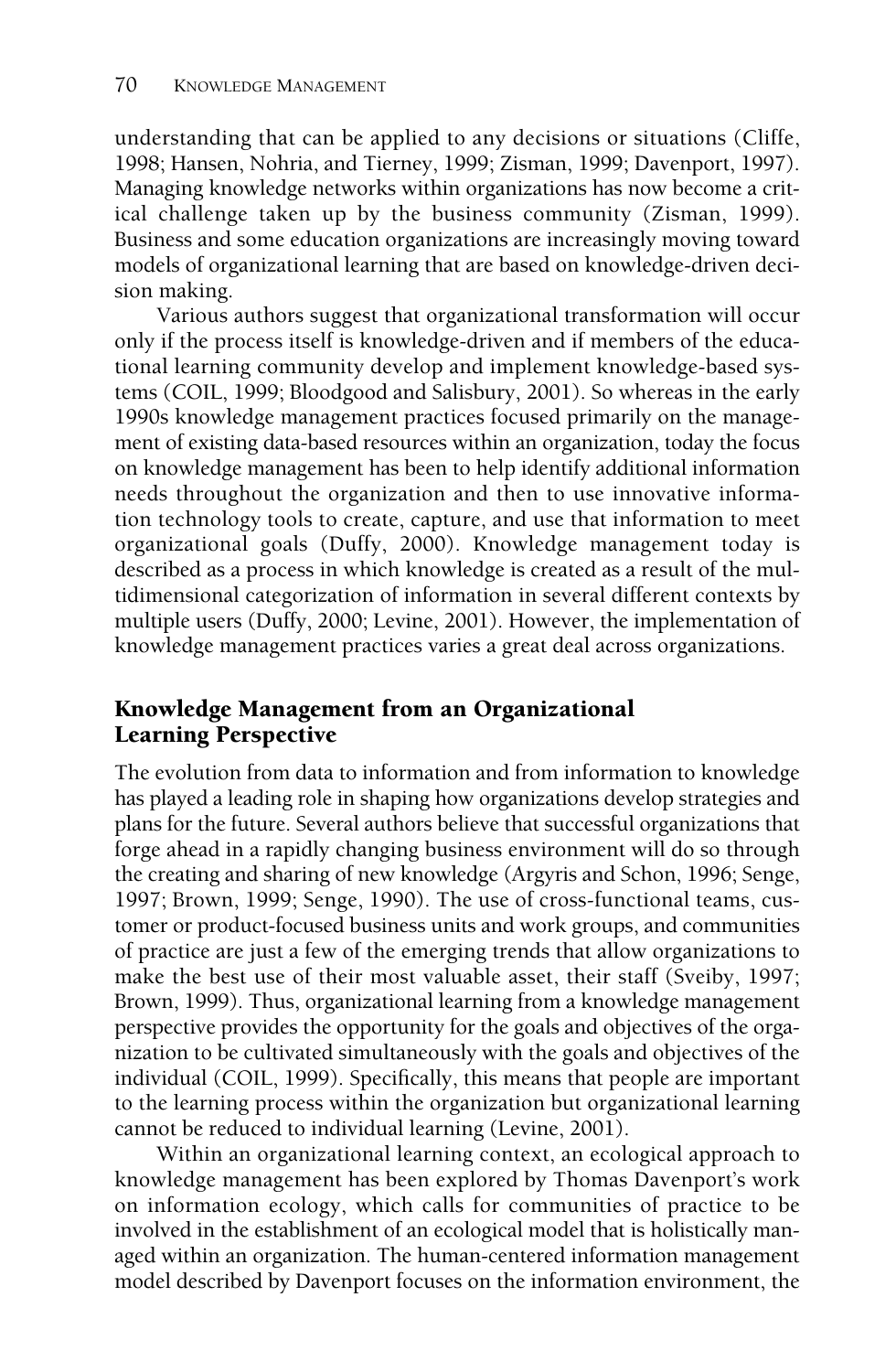organizational environment that surrounds it, and the external environment of the marketplace. In this model, primary importance is placed on the people within the organization, in terms of their strategic use of information, information politics, and the culture and behavior of individuals within an organization (Davenport, 1997).

An ecological approach to knowledge management is based on the assumption that the accumulation of data is influenced by the core values of the college or university (or a group or team or department within the institution), and that through some process of human interaction and context, including the use of computers to access and review the data, these data then take on significance and importance as information. Next, through the process of context, accumulation of data, sense making, synthesis, and reflection, this information is transformed and converted to knowledge that is relevant to decision making within the organization, which then may or may not produce an action step but does influence the next round of data accumulation (Brown, Collins, and Duguid, 1989; COIL, 1999; Johnson, 1996). For example, it might be that the use of information may change the organization in terms of producing more effective decision making, or that a transformation occurs within the organizational structure in the process of using the information itself.

Another ecological model, the knowledge ecology model, has at its core an active, interdependent, and complex adaptive system that adds an innately systemic dimension to the knowledge and learning that occurs within the community (COIL, 1999; Brown, 2000; Sveiby, 1997). Within a knowledge ecology perspective is the accrued expertise and learning within the ecosystem, where ideas are exchanged, innovation blossoms, and value is added to information, thus producing new knowledge to test and apply in the internal and external environment, predominantly through the use of information systems (COIL, 1999).

#### What Are Knowledge-Based Systems?

Approaches to knowledge management, which vary across the datainformation-knowledge continuum, affect the design and implementation of knowledge-based systems. At one end of the continuum is the building of data-based information systems that seek to capture the knowledge of those within the organization and make it available to the organization as a whole (Brown, 2000; Mitchell, 2000). This includes decision support systems that allow users to extract useful information in large datasets in order to run analyses that support decision-making efforts within the organization. It also includes the use of data mining, which has been addressed in Chapter Two. The primary focus in using knowledge management for data-based information systems is to systematically manage, leverage, and store knowledge within an organization (Laudon and Laudon, 2001). This can include the creation and sharing of both internal and external knowledge. Most data-based information systems contain quantitative elements that lack the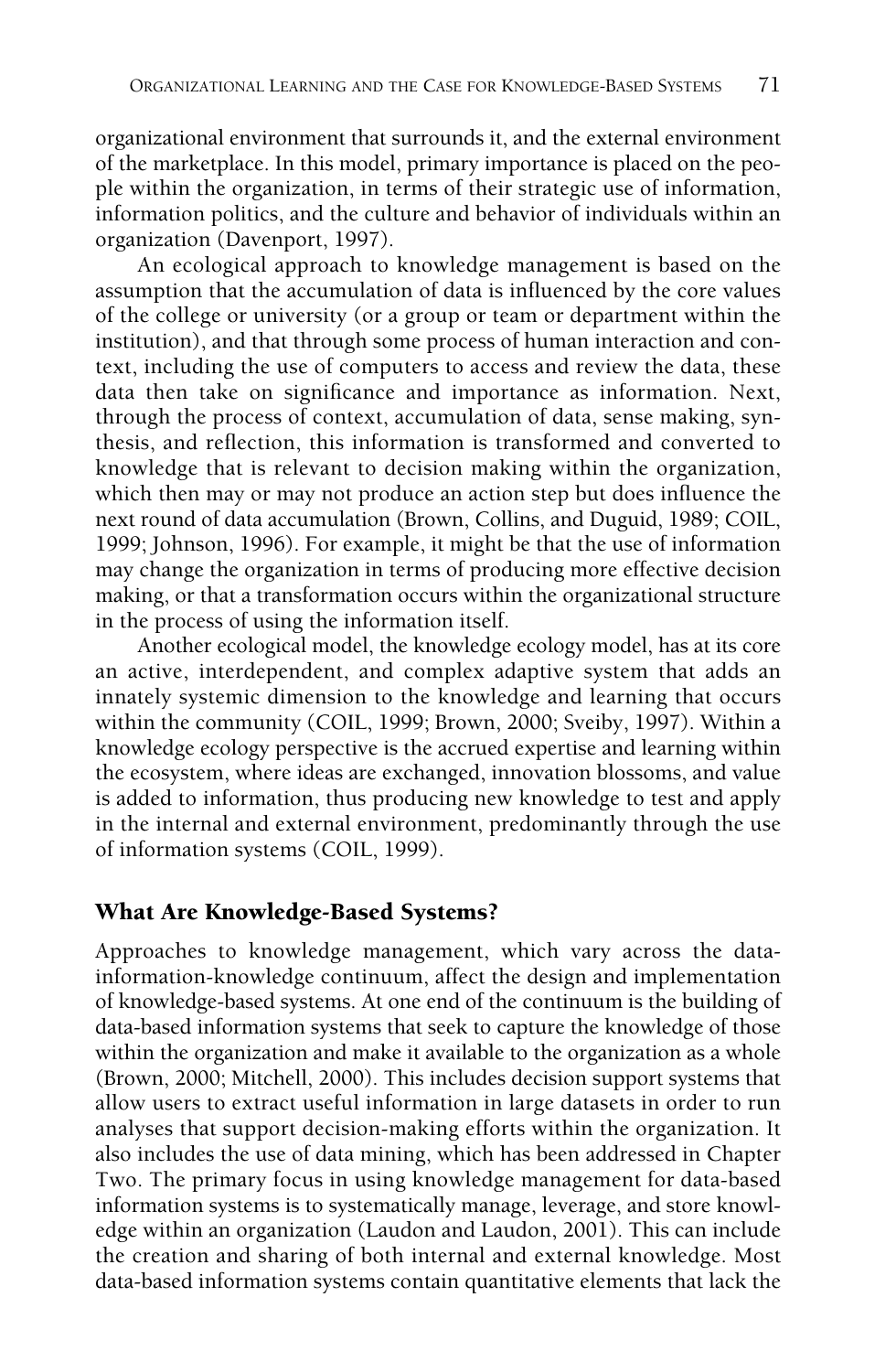value-added tacit qualities of information (Davenport, 1997). At the other end of the spectrum is an approach to knowledge management that includes building and managing systems that are knowledge-based. These systems are designed through an ongoing course of action that examines the work processes and technical systems as well as changes in social and behavioral aspects of work, such as culture, group dynamics, and collaboration (Davenport, DeLong, and Beers, 1998; Levine, 2001). Bernbom (1999) suggests that institutional researchers assess their information management practices as a way to understand both the formal and informal information environment of the institution, thereby helping facilitate interconnections among different data sources within their institutions. In this way, the institutional researcher becomes a knowledge industry analyst who is involved in all levels of institutional information and services (Peterson, 1999).

Knowledge-based systems are in fact an outgrowth of an ecological model of knowledge management, which deliberately uses a sociotechnical approach to managing information systems that combine organizational processes with the use of innovative technology in knowledge management practices (Telem, 1996; Levine, 2001). This approach has also been referred to as technology change management, in which organizational changes that are necessary to implement and maintain successful knowledge management systems are made explicit through the advent of organizational learning (Levine, 2001). Equally as important is the sharing of internal tacit knowledge, which was defined in Chapter One.

The purpose of having knowledge-based systems is to be able to make more informed, research-driven policies and procedures that improve program and service delivery to students as well as to faculty, staff, and administration within the organization. The ongoing and iterative process of design, implementation, and feedback that takes place within these knowledge-based systems is the hallmark knowledge management from an organizational learning perspective. Essentially, associations of people create knowledge systems that are supported and elevated by technology networks, where all members of the organization have expertise not only in managing information and knowledge-based systems, but also in assessing and taking action to promote organizational change in terms of educational management, attitudes, organizational behavior, and policy. Thus, as higher education institutions implement and maintain knowledge-based systems, they are likely to see structural, political, human, and symbolic modifications within the organization.

## Creation of Knowledge-Based Systems

As mentioned earlier, the creation of knowledge-based systems is an ongoing iterative process that involves not only the planners and designers of these systems but also end-users of information throughout the organization. The underlying motivation for creating knowledge-based systems is to understand how organizations can become better at what they do by using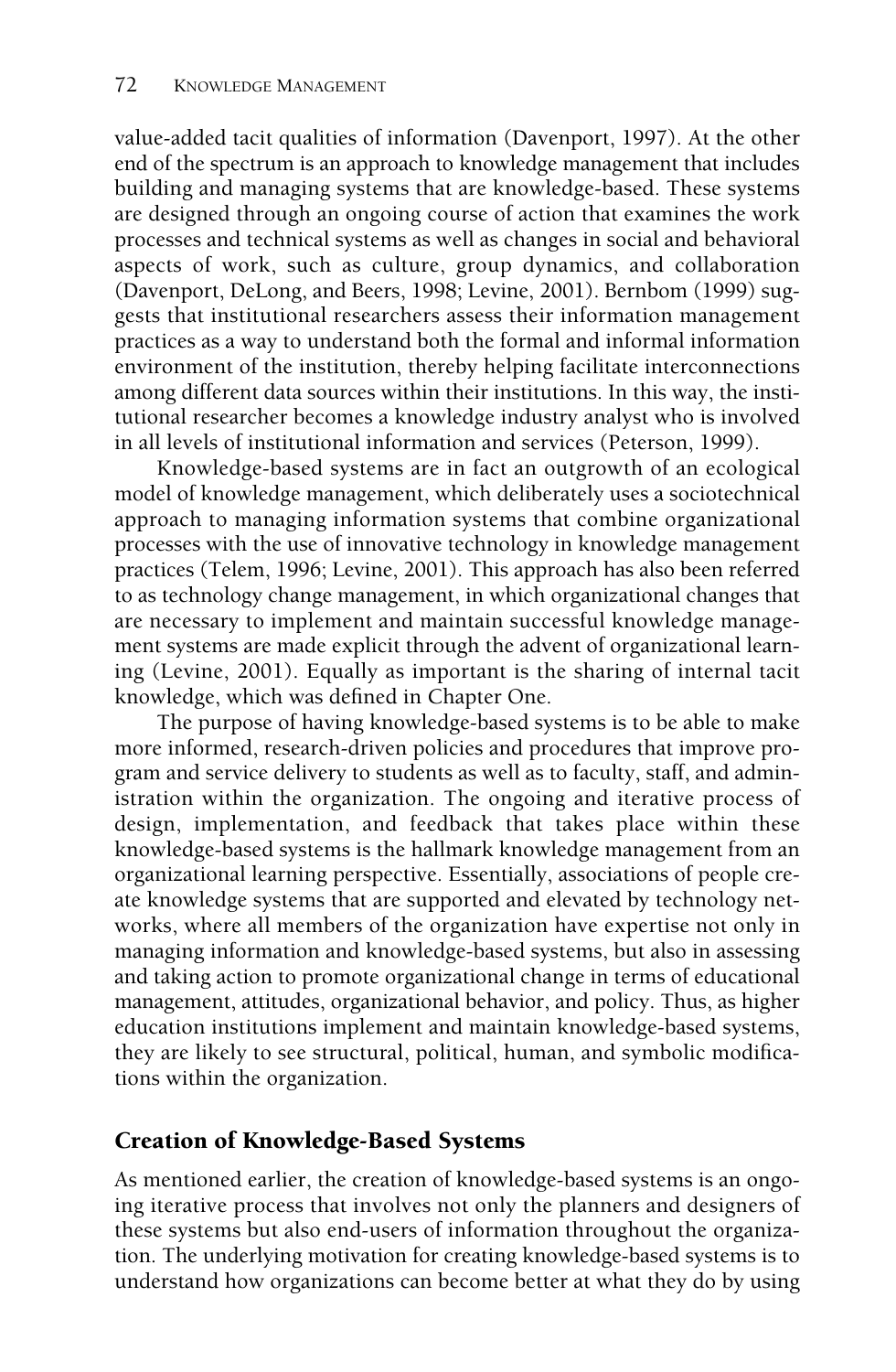internal and external information systems to support a cycle of continuous learning (Argyris, 1991; COIL, 1999; Garvin, 1993). At the core of the continuous learning system is an ecological approach to knowledge management. This ecological approach is not based on solving a particular problem per se. The purpose is to support a culture of research and inquiry that informs continuous improvement of an organization's mission and goals on an ongoing basis. This allows the needs of research to determine the direction of the development of information systems, as opposed to the more common approach that lets the information system dictate the needs of research based on a centrally prescribed set of outputs. Hence, a knowledgebased system does more than just support decision making; it is also about a process that enables an organization to decide on an ongoing basis what the problems are. This is also referred to as double-loop learning, which asks not just questions about what the problems are, but the reasons and motives behind those questions (Friedman and Hoffman, 2001; Morgan, 1986; Levine, 2001).

Four key elements have been identified as central to the process of creating knowledge-based systems: (1) the identification of information strategies, (2) an ongoing awareness of the organizational context, (3) an examination of information politics within the organization, and (4) an assessment of the external environment and its influence on information needs. I discuss each one in more detail in what follows, and give examples for each of the four elements to illustrate their relatedness to the creation of knowledge-based systems in higher education, with implications for institutional research and planning.

Information Strategies. Articulated mission and goals enable organizations to develop strategic planning. It is equally important to clearly tie organizational information needs to those missions and goals and to identify the type of information that is needed to support decision-making and policies that are in line with the goal and mission of the organization (Drucker, 1988). This can be based on well-defined problems, as well as through pattern-seeking strategies such as data mining. For example, if student success is the mission, and increasing the number of minority students who major in math and science is a goal, then the information needs would focus on demographic, enrollment, and program data. Alternatively, if the goal is to have graduate students finish their education in five years or less, then an alternative information strategy might be to collect and analyze data on graduate student attrition, departmental support, and financial aid. If a college is trying to make informed decisions about student services that will positively impact student success, then information on those programs and services is needed instead.

There may be multiple information needs throughout an organization, but linking them specifically to the overall mission and goals of the organization is essential to the successful design, implementation, and actual use of information systems (Drucker, 1988; Laudon and Laudon, 2001). For example, data-gathering processes might require individual requests to be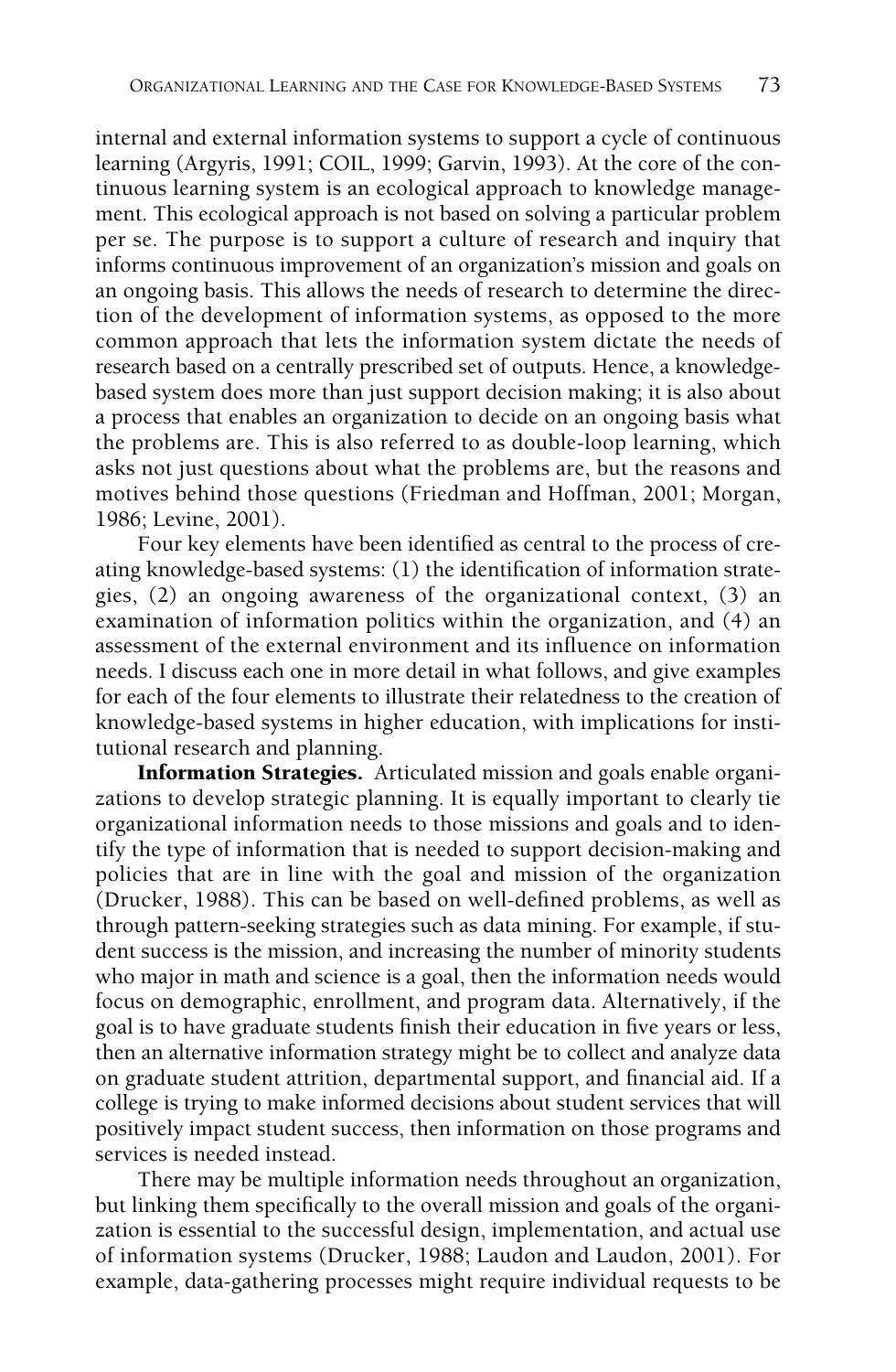made, data to be extracted, and individual analyses to be conducted, often by people who are uncertain of the information and its intended purpose. In addition, whether or not information needs and strategies are openly discussed in the organization is also important (Walleri and Stoering, 1996). Information strategies in higher education include both the administrative aspects of higher education and instruction. Identifying information needs includes naming the problems that information can resolve, determining what and how much additional information might be required to solve a problem, and then planning for the collection of additional data (Sirotnik and Burstein, 1987).

Organizational Context. Information behavior and culture make up the organizational context for knowledge-based systems (Davenport, 1997; Petrides, Khanuja-Dhall, and Reguerin, 2000). Knowledge-based systems are likely to be more successful if the culture communicates the value and importance of information and knowledge. Organizational learning is likely to take place when work is done within the context of the organization's processes, structure, culture, and human resource issues, which include philosophy and goals, leadership, and cultural assumptions (Schein, 1992). Organizational behavior and culture are embodied by the structures, functions, and norms that support the data-information-knowledge-action cycle (McDermott, 1999). This includes looking at the planning and design process in terms of who is involved, as well as at the technical architecture within the organization, which is important to the flow of knowledge and information within an organization (Davenport, 1997). Ultimately, the acquisition of information by administrators and staff on issues such as resource allocation, scheduling, budgeting, administration, and services creates a feedback loop into the system because of the impact that the information has had on the goals of the organization.

In the case of student success, there could be multiple methods used to aquire student information through various organizational structures, such as making a request to an institutional research office, creating personal databases, or asking colleagues or staff. The effectiveness of decisions based upon information attained via any of these methods can be compromised by a lack of reliability, validity, and congruence of the information. Due to the absence of standard terminology, inconsistent reporting formats and methods, spotty data collection methods, and incomplete records, the same question can result in hundreds of different factual answers, each accurate in its own way. Therefore, an assessment of the type of information that is currently available and the development of a road map that illustrates how information flows throughout the organization will help in understanding information behavior (Davenport, 1997).

Information Politics. There are several key concerns about issues of information politics in the creation of knowledge-based systems. The first is to identify who controls information within the organization and what are the historical reasons for the control within the organization (Davenport, Eccles, and Prusak, 1992). Many institutional research offices are the main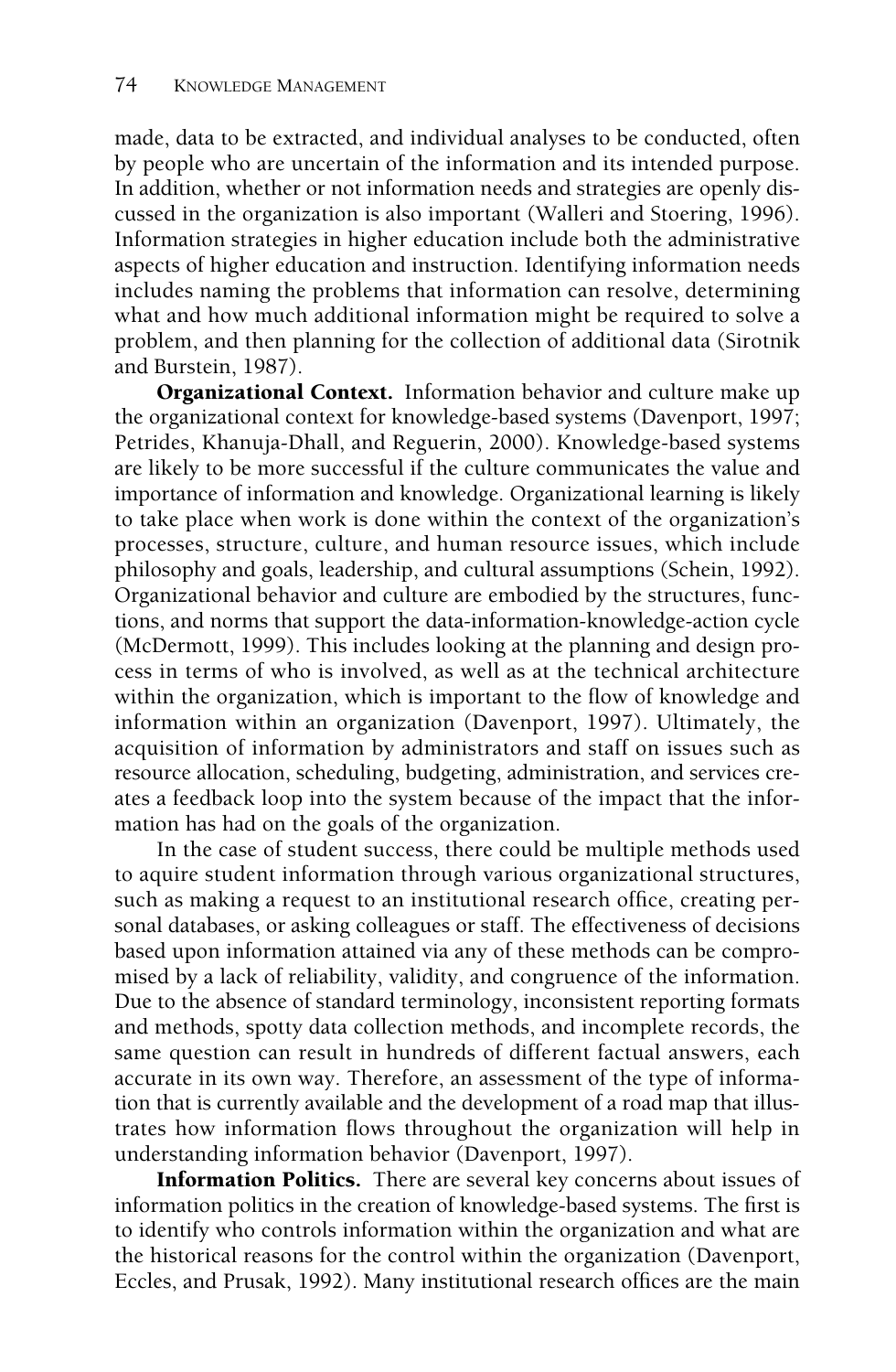repositories of information in higher educational institutions, but those offices can be found under several different places within the organizational structure, such as in departments of planning, instruction, support services, or information technology. Another key question is to determine who provides and interprets the information. If the support services office is the main interpreter of information in terms of written reports and presentations, these interpretations could then be used or discarded by an office of academic instruction because of competition for resources.

Other issues concerning information politics include the sharing of information (Davenport, 1997; McDermott, 1999). As discussed in Chapter One, a key questions is, Are people rewarded for sharing information, whether or not it negatively or positively reflects on a particular program? In many organizations, large amounts of information that could be used for decision making are ignored for this reason (Leonard and Straus, 1997). And finally, it is important to determine whether any type of information sabotage might be going on. This can often be very subtle, such as a database that is not regularly maintained, corrections that are not entered into the system when they are reported, or a duplicate paper version that is maintained in addition to the database information (Davenport, 1997).

**External Environment.** From an organizational perspective, the external environment is a key element in terms of the need to use external information for internal decision making, as well as for demands for internal information from the external environment. Environmental scanning (for example, demographics of college-age students), competitive analysis (for example, data on who else is competing for an institution's new admissions), and employment data of recent graduates are a few examples of the use of external information for internal decision making. However, there are also external demands for internal information. For example, the accountability movement alone is putting increased demands on public higher education institutions to produce data on student outcomes, such as data about student test scores, persistence, completion, and in the case of two-year colleges, transfer. While the growing concern of state legislatures is primarily with accountability mandates, higher education institutions themselves have a growing need for research that can inform decision making and allow them to assess the effectiveness of their programs independent of the accountability mandates from the state. These demands provide challenges as well as a unique opportunity for higher education institutions to create an environment for organizational learning supported by knowledge-based systems.

#### Organizational Learning: What Does Institutional Research Have to Do with It?

Similar to the business world, institutions of higher education are looking for ways to apply concepts of organizational learning to help meet their primary goals and objectives. There are several ways in which institutional research offices are well situated to bring organizational learning, facilitated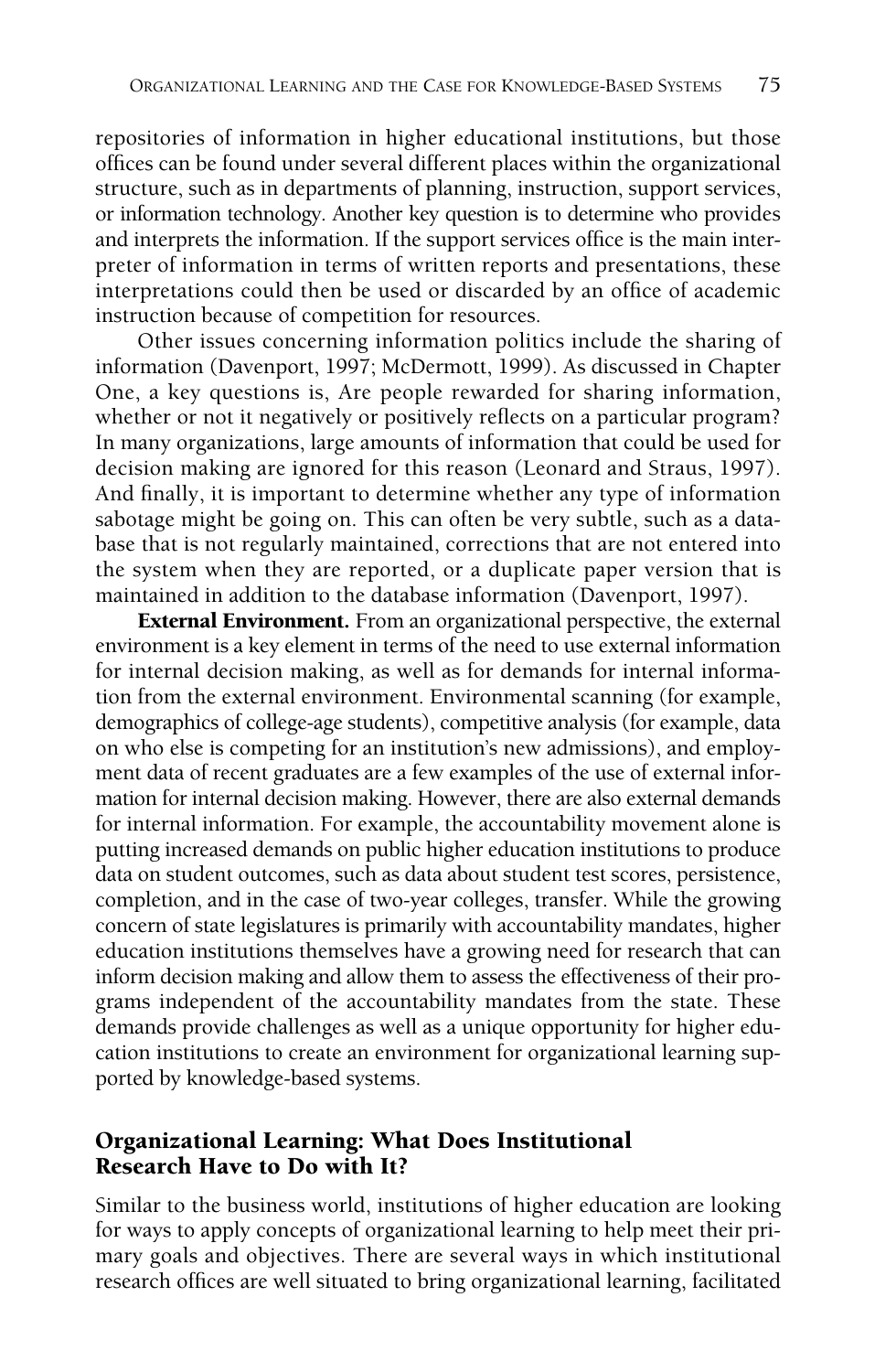by knowledge management, into the fold of higher education institutions. First, institutional research offices are frequently at the front line of defense in response to accountability mandates, since they are most likely responsible for analysis, interpretation, and dissemination of student outcome data. Second, because institutional research offices have traditionally been the main repository or nucleus of information in colleges and universities, they are likely to encounter a majority of the internal structures and procedures related to the flow of information in the organization. Third, because institutional research has traditionally been the catalyst for internal research and analysis, institutional resource offices are keenly positioned to lend assistance to the creation and maintenance of research-driven decision making. This research-driven decision making is arguably at the core of creating a research culture or culture of inquiry in higher education organizations.

## Response to Accountability Mandates

During the 1990s, there was an increase in governmental and public demands for higher education's accountability. In 1997, the state higher education executive officers found that thirty-seven of fifty states used accountability or performance reporting. Since 1995, state accountability objectives have shifted from enhanced learning to demonstrated worth (Nettles and Cole, 1997). In the past, institutions of higher education responded by either complying with minimal reporting standards or directly or indirectly resisting governmental interference in higher education (Ewell, 1994). However, policymakers and the public have become less tolerant of these responses. Concomitantly, there is a growing need for research that can inform decision making and allow the institution to assess the effectiveness of its programs for state mandates and also independently of the accountability mandates from state legislatures.

In the environment of increased demands, there is a shift in institutional research from primarily a reporting function to that of a service function. As a service function, institutional research is in a position to continuously study and assess the institution's programs and serve as a bridge among academic, administrative, and governmental cultures (Volkwein, 1999). However, if institutional research plans to serve in this new role, institutional research staff must have training that, in addition to research skills, includes contextual knowledge and people and facilitation skills (Volkwein, 1999). For example, one college reported that its institutional research staff recently implemented a new process of academic program review. Institutional research staff cooperatively designed and conducted the review with the academic senate. By fusing the academic faculty's interests with the administration's interest, the review was handled efficiently and satisfactorily for both faculty and administration (Petrides, 2001b).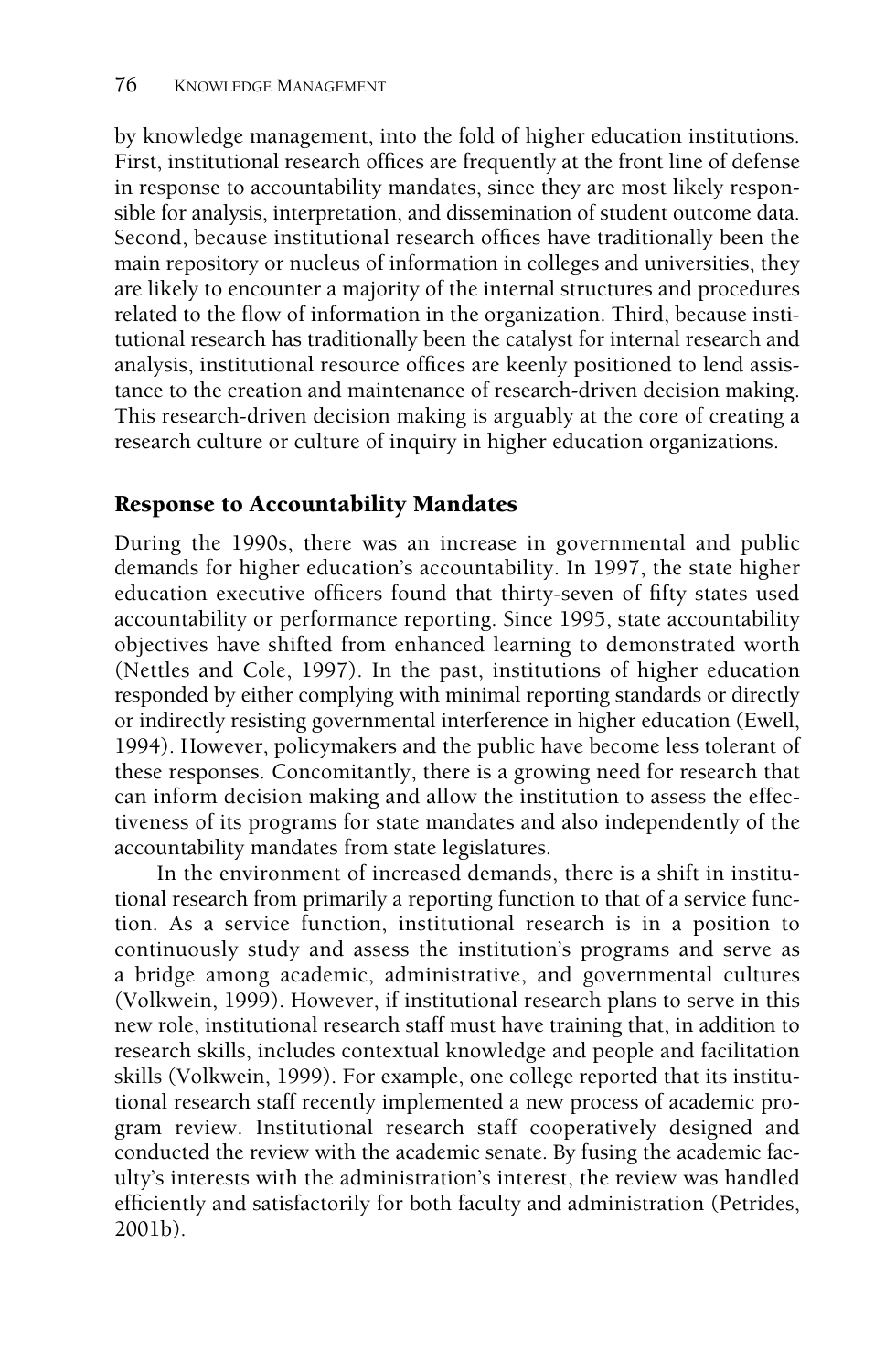The changing nature of institutional research brings with it unforeseen issues. For instance, mandatory accountability measures compete with other institutional priorities (such as internal reviews) or organizational practices (such as continuous learning models). Institutional research staff in some cases find themselves duplicating efforts by sending information to a central office that will be used to negotiate with state legislatures, but not being able to use the same information for internal needs due to such issues as differing variable definitions or a lack of resources for the institutional research staff (Petrides, 2001b). In addition, accountability potentially creates an environment for campuses that exposes their weaknesses or problem areas, often with fear of punitive measures (Volkwein, 1999).

In the case of one community college faced with outcome-based funding, a tutorial center was given substantial additional funding with the goal of helping contribute to the degree completion rate of its students. The center had previously gathered very little information on students who received their services, other than to find out (often informally) what subjects needed additional tutors. The college administration was very committed to access and equity issues and wanted to ensure that the additional allocation of resources for various programs would be well-spent and provide them a return on their investment in terms of meeting state-mandated outcomes (Petrides, 2001a).

As part of a self-evaluation required for this additional funding, the tutorial center proceeded to create a pre and post questionnaire that students would fill out at the beginning of the semester and again the week before final exams. They created a database that they would use to analyze the data for the semester but also continue to gather and enter data on an ongoing basis. The center had as one of their objectives to increase not only the number of students served, but also to serve those students who were at risk of failing their class, which was in line with the college's equity mission. At the end of the semester, the center discovered that the majority of their students were in fact obtaining A's and B's in their classes and came to the tutorial center regularly in order to maintain their passing grades. The center staff wrote up the self-evaluation and presented it the administration. They were then told that their funding would be curtailed due to the fact that they had not demonstrated that they were meeting the needs of the student population who were at risk of failing a class (the C or D students).

The center staff later went on to successfully lobby the administration to continue their funding based on the premise that they had just collected baseline data and would now be able to make programmatic changes based on their findings. While this was in a sense a productive lesson for the center, it illustrates how a college or university under the stress of meeting state-based mandates may in fact inhibit organizational learning from taking place.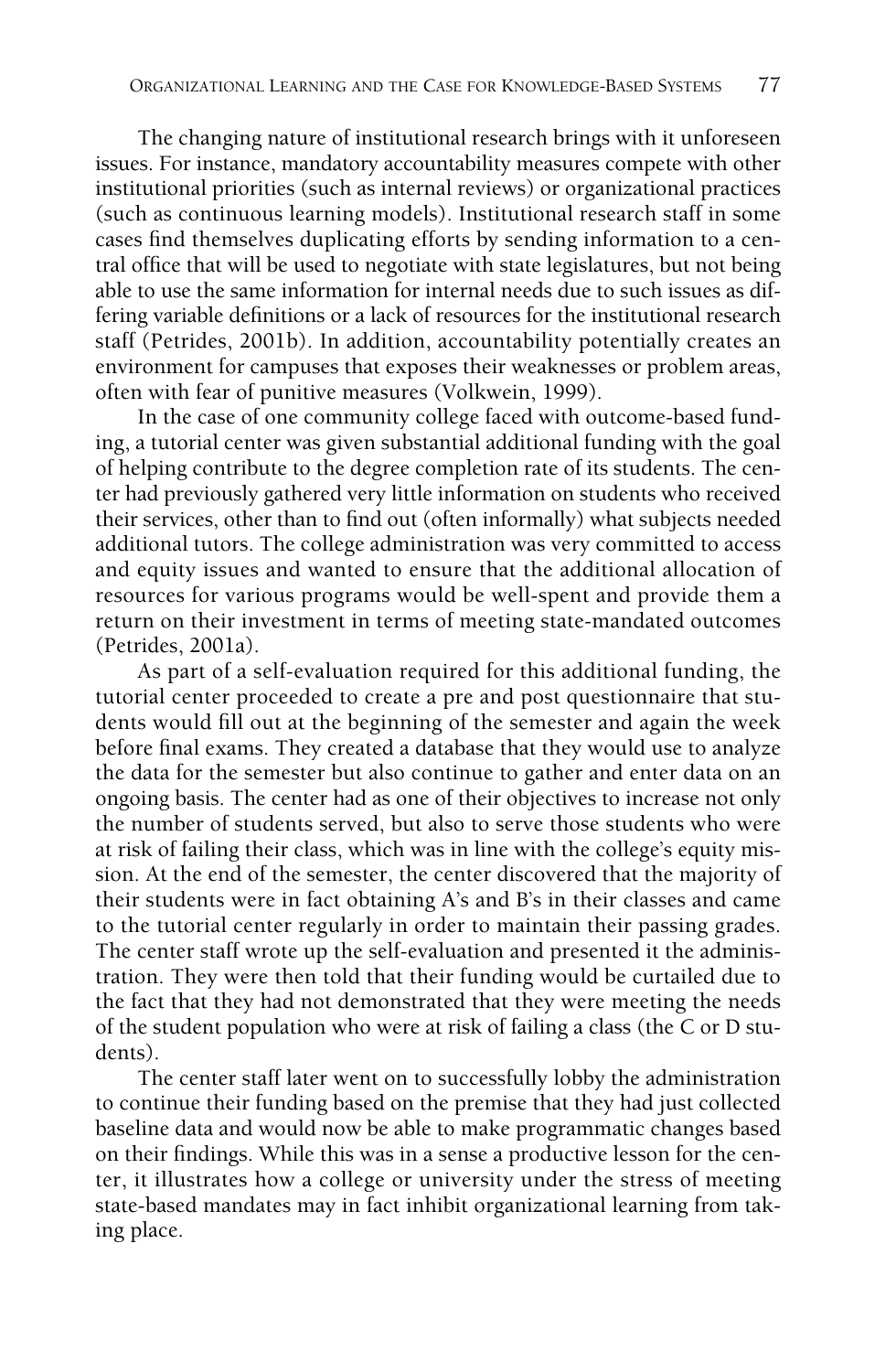## Organizational Learning and Accountability

The combination of organizational learning and accountability mandates may appear at first to be strange bedfellows. However, this intersection can be beneficial to future accountability mandates as well as to the response of higher education institutions if they support a research culture or culture of inquiry, that is, an environment where organizational learning is part of the everyday fabric.

What exactly is a research culture? A research culture is one that purposefully reflects on its own practices by quantitatively and qualitatively studying them and then by creating and implementing alternative actions accordingly (Rallis and MacMullen, 2000). A research culture permeates all levels of the institution and is not reserved for upper level management; it thus transforms all involved players into essential decision makers. Administrators and faculty apply accountability language and processes to new forms of internal improvement and decision making in management as well as in teaching and learning. A research culture involves shifting from a reactive to proactive mode in responding to problems. Reflective inquiry is a model of continuous learning that is a common theme in a research culture. These reflective institutions comprise active professionals who take responsibility for their own work and its subsequent impact and take action in continuous improvement (Argyris, 1991). In a research culture environment, the improvement of teaching and learning is intentional and ongoing. Academic professionals ask questions and collect data that will inform decision making and future action by systematically utilizing data, asking reflective questions, and proceeding with change (Rallis and MacMullen, 2000).

Institutional research, as an organizational function, can be viewed as a catalyst for fostering a research culture. Historically, institutional research has served as a neutral, data-collecting body that simply created reports to satisfy external mandates (Volkwein, 1999). The traditional role of institutional research has begun to shift to one of catalyst for institutionwide change (Sanford, 1995). In support of the new institutional research role, there has been a call to have the institutional research be more than just a reporting function, and instead to use institutional research in a consultant role for decision making or as a member of a high-level administrative team, thereby bringing a universitywide research perspective to decision making (Johnston and Kristovich, 2000; MacDougall and Friedlander, 1990; Mundhenk, 2000). Such changes in institutional research are seen across the country, specifically at the community college level (Volkwein, 1999).

For example, state-mandated accountability measures are often drafted by legislatures who have little understanding of the implications for the implementation of an institution's access and equity initiatives, much less for the institutional capacity for accurate measurement of these initiatives. Consequently, as in the case of accountability funding for community colleges in California, Oregon, South Carolina, and other states, millions of dollars were given for outcome measures without specifying how the institutions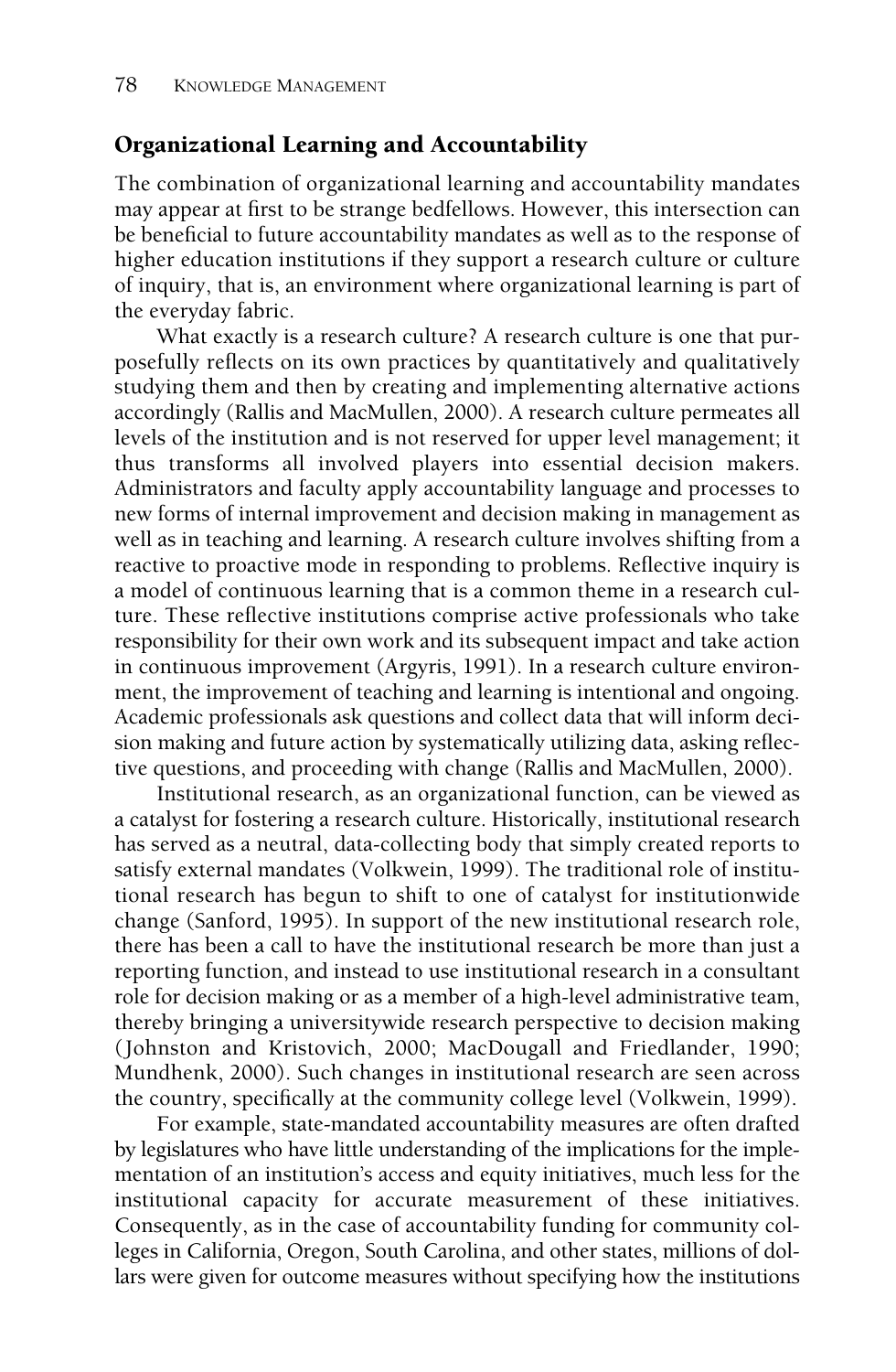should actually go about meeting those outcomes. It is one matter to award a mathematics enrichment center funds to improve its outreach to lowachieving students; it is another matter to tie that funding to institutional transfer rates. However, do the people who run these programs have evaluation or assessment experience? What steps have they taken to track the effectiveness of their activities? And how will they incorporate the data collection process into their ongoing activities? What kind of access do they have to institutional data? These are the types of questions that the process of creating knowledge-based systems addresses.

These questions are best addressed in a research culture, where funded programs with valuable information about the effectiveness of program practices can then be used to modify those practices to increase the program success and subsequently the success of its students (Wellman, 2001). In other words, the push for accountability drives more meaningful internal change, ultimately leading the institution to apply concepts of organizational learning to its primary goal of student success (Wellman, 2001). A system of self-regulation that ensures high standards across the institution, while at the same time appearing credible to the outside world, is necessary in order to weave together external accountability needs with internal academic structures (Ewell, 1994). Similarly, self-regulation can reduce direct political control, thereby protecting academic freedom (Zumeta, 1998).

A proactive approach to fostering a research culture has been shown to provide a respite from the compliance mentality in higher education (Ewell, 1994). It has also been proposed that institutions need to shift their perspective from one that views accountability as mere bureaucratic reporting to one that foresees a connection between accountability measures and improved teaching and learning, as well as to move beyond state reporting requirements by incorporating research findings that specify areas and procedures for improvement (MacDougall and Friedlander, 1990; Ewell 1991; Wellman, 2001). Subsequently, research cultures are able to confront accountability with a new perspective. Rather than a compliance attitude, a research culture embraces reflection on its practice and strives to implement change. Organizational learning can be sustained by creating a research culture, facilitated by knowledge management and based on internal and external demands, so that ultimately the need for accountability measures and the need to increase capacity to understand and evaluate its programs is met. In this way, the accountability movement is seen as a catalyst to motivate such reflection and knowledge-driven decision making, and external involvement is motivation for institutions to become involved in and appropriately shape the accountability process.

#### Context and Politics of Information Flow

An examination of the structures and procedures related to the flow of information throughout the organization is perhaps the most neglected aspect in making the shift from data-driven information systems to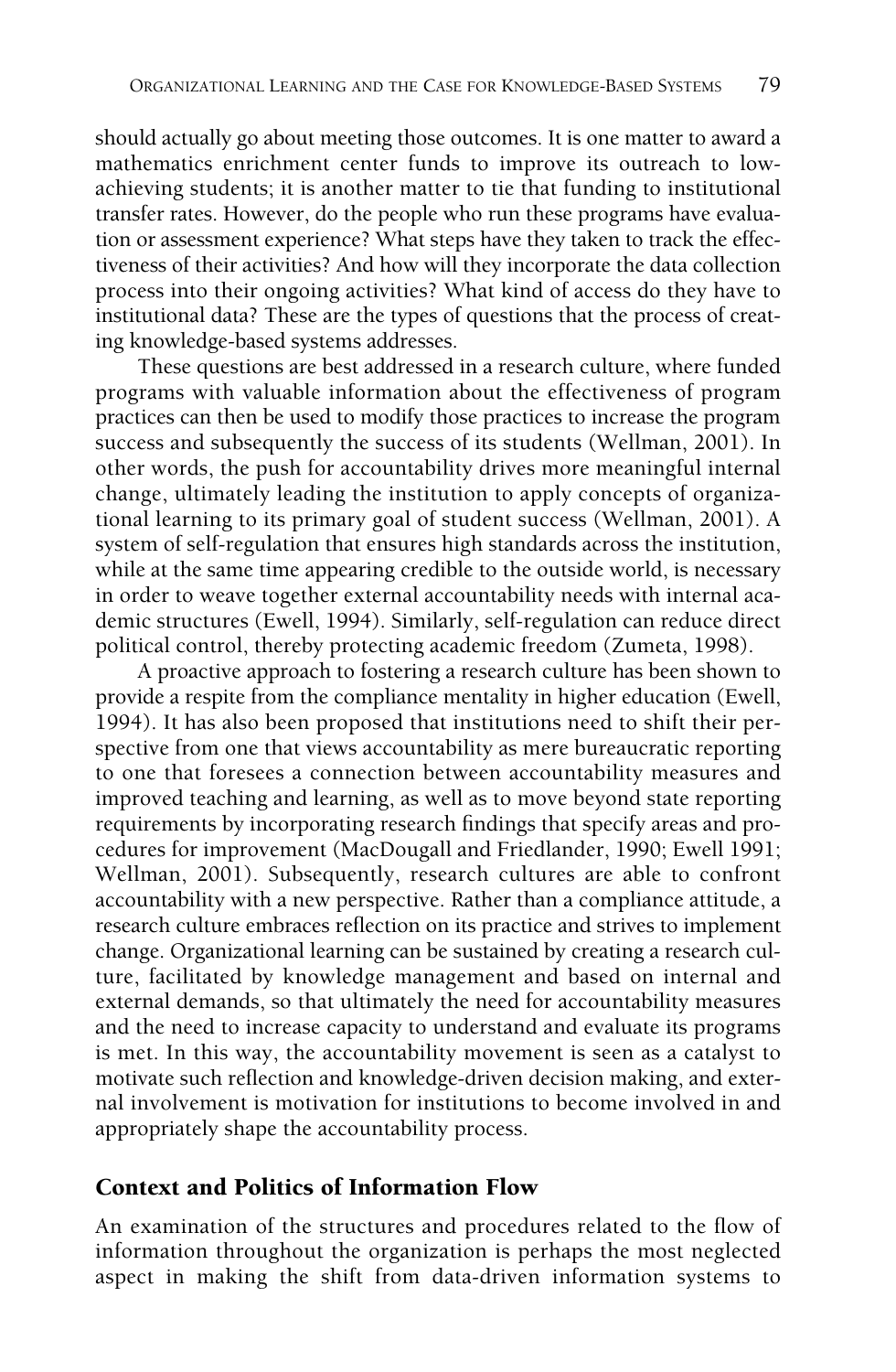knowledge-based systems. The reason for this is that if knowledge is understood as information placed in a certain context and therefore embedded with meaning, the flow of information in the organization is likely to be affected by internal structures and procedures related to the creation and dissemination of this information. Context is also composed of the tacit knowledge. Many organizations ease this process of tacit knowledge transfers through the use of storytelling and community-based forums. These forums, which might consist of electronic discussions or postings on an organizational Web site, convey to staff the culture, rituals, and organizational traditions that exist as one component of the history of the organization (Davenport, 1998; Brown, 2000).

Historically, institutional research has been at the center of this information flow by providing interpretation and analysis of data to the organization. However, there are several underlying issues that affect these efforts. These include where the institutional research office is located within the organization in terms of reporting structure, whether it is centralized or decentralized, its decision-making capability, and existing channels of distribution for information. An organization that wishes to create knowledgebased systems will likely face a redesign of internal structures and procedures related to flow of information. However, as is often the case in higher education institutions, the mission of institutional research is not clear and lacks definition, institutional needs are driven by individuals' competing needs, and the end-users of the information are not asked what they need to make better decisions. The institutional researchers themselves have often been left to their own devices to set research priorities and determine who has access to the information. While the rapid sophistication of technology has placed increased demands on institutional research staff, there has also been an increase in the number and complexity of requests for data from institutional research, making the job that much more difficult. Also, there is a growing need to retrain the institutional research staff facing these new challenges (Sanford, 1995).

There are also several political barriers to information sharing. These might include local efforts that duplicate the efforts of institutional research staff due to perceived repercussions of information sharing. For example, in the case of accountability, a department may not want to reveal a breakdown of attrition rates by program within a department if there is a fear of punitive measures (such as the closing of an academic program or the reduction of funding). It may also be that information is tightly controlled within the organization and that the sharing of information is perceived as giving up power. In fact, it is often the case that the sharing of information within an organization has the potential to redistribute decision-making authority and thus impedes the creation of knowledge-based information systems unless they are supported both top-down and bottom-up within the organization (Schein, 1992). Thus, in order to understand how information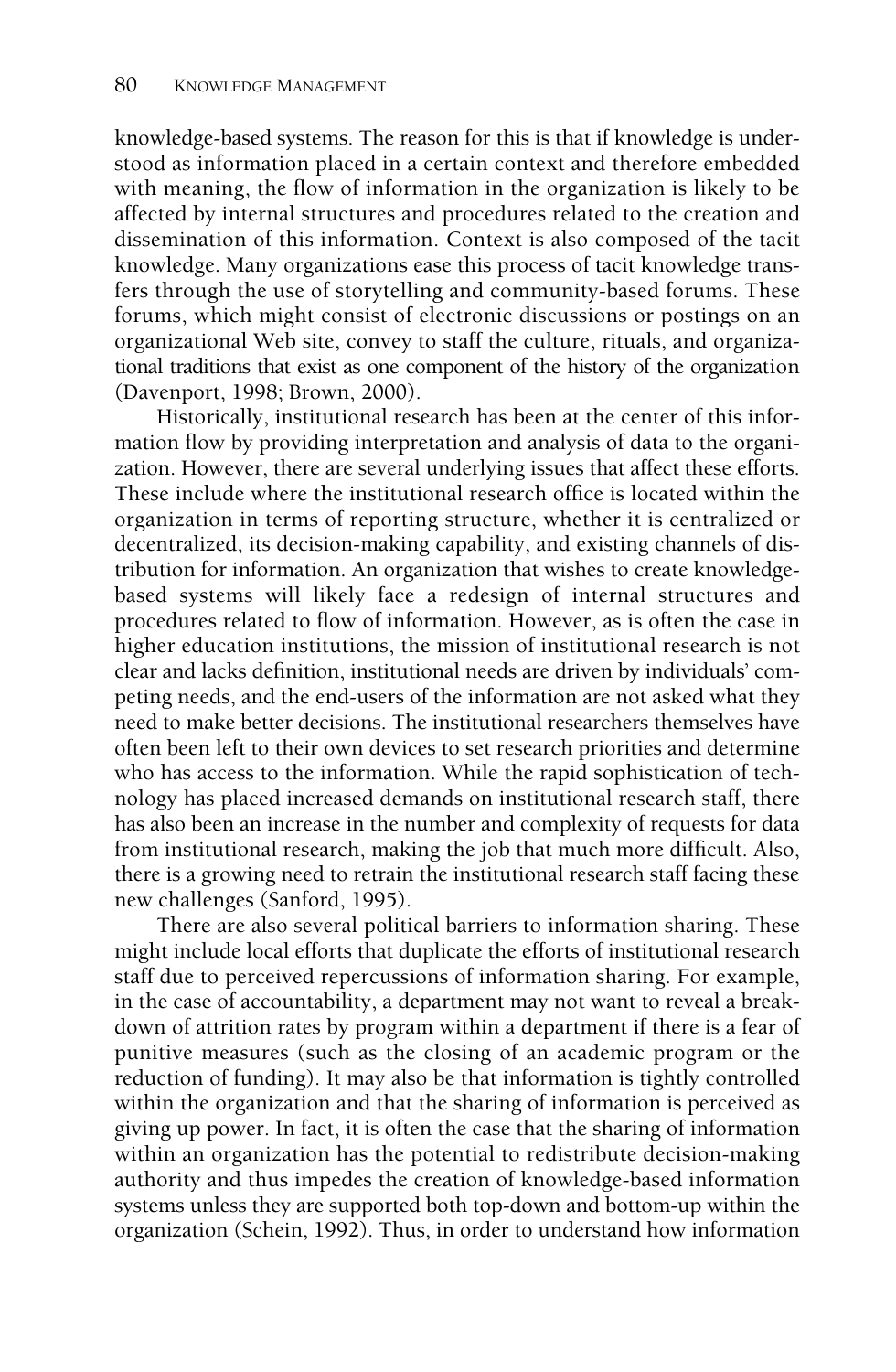is produced and transmitted in an organization, it is necessary to study the interactions between those that make up the organization and how they create and disseminate information based on the structure and procedures that support these types of interactions (Petrides, Khanuja-Dhall, and Reguerin, 2000).

#### Conclusion

In this chapter I have argued that the integration of the institutional research function within the larger context of organizational learning and the creation and maintenance of a research culture facilitated by knowledge management contribute to the success of higher education institutions. The demand for accountability measures and the desire for research that informs decision making help illuminate the demands placed upon institutions to create a research culture that will enable them to meet accountability mandates and increase their capacity to understand and evaluate their academic programs and services. As illustrated above, this process involves an assessment and possible redesign of the internal structures and procedures related to the flow of information throughout an organization, specifically in light of its frontline role in the acquisition and dissemination of information within the organization. Ultimately, the push for accountability can be used to drive more meaningful internal change by increasing an organization's ability to apply concepts of organizational learning to its primary goal of student success.

Although in this chapter I have made the case for the use of organizational learning in the creation of knowledge-based systems, I have also supported the underlying assumption that organizational learning and knowledge-based systems play an important role for institutions of higher education. As Levine states: "An organization that supports information sharing and knowledge creation among its members and is committed to including and reconciling multiple viewpoints is likely to establish effective and efficient processes as well as improve organizational life" (Levine, 2001, p. 23).

Higher education institutions have a growing need for research that can inform decision making. The reconceptualiztion of institutional research as an integrated function of the organization would enable organizations to use comprehensive information for decision making, goal setting, and accountability and integrate organizational needs for common purposes within the institution. These common purposes include identifying information policies, designing new standardized assessment and evaluation procedures, and developing useful and user-friendly information that would allow the institution to make more informed and research-driven policies and procedures and, most important, create knowledge-based systems that support continuous learning in the improvement of programs and services for students and the community.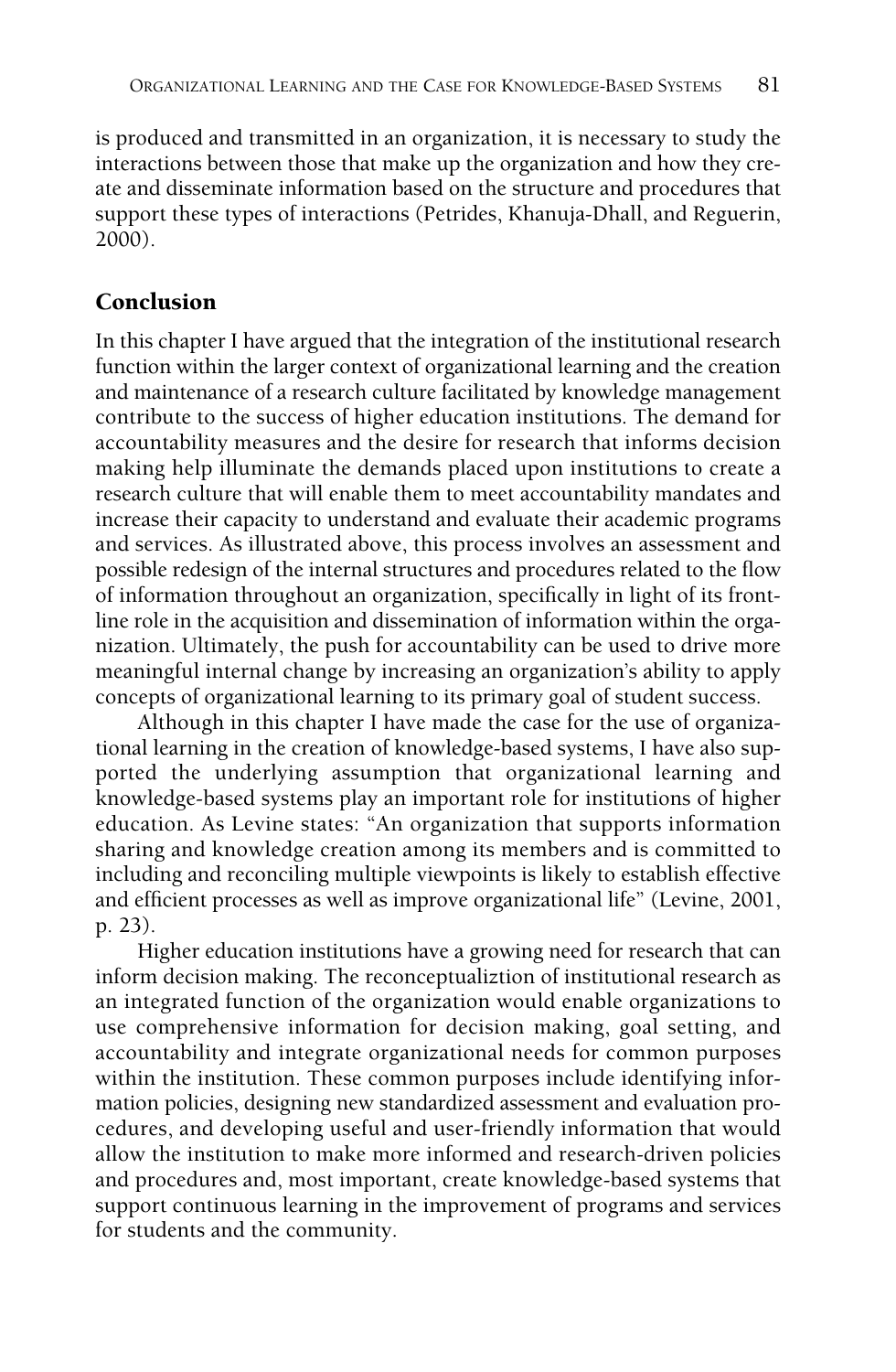#### References

- Argyris, C. "Teaching Smart People How to Learn." *Harvard Business Review,* May-June 1991.
- Argyris, C., and Schon, D. A. *Organizational Learning II: Theory, Method and Practice.* Reading, Mass.: Addison-Wesley, 1996.
- Bernbom, G. "Institution-Wide Information Management and Its Assessment." In R. Katz and J. Rudy (eds.), *Information Technology in Higher Education: Assessing Its Impact and Planning for the Future,* Summer 1999, *102,* 71–83.
- Bloodgood, J. M., and Salisbury, W. D. "Understanding the Influence of Organizational Strategies on Information Technology and Knowledge Management Strategies." *Decision Support Systems,* 2001, *31,* 55–69.
- Brown, J. S. "Sustaining the Ecology of Knowledge." *Leader to Leader,* Spring 1999, *12,* 31–36.
- Brown, J. S. "Growing Up Digital." *Change,* March-April 2000, 11–20.
- Brown, J. S., Collins, A., and Duguid, P. "Situated Cognition and the Culture of Learning." *Educational Researcher,* Jan.-Feb. 1989, 32–42.
- Cliffe, S. "Knowledge Management: The Well-Connected Business." *Harvard Business Review,* 1998, *76*(4), 17–21.
- Coate, L. E. "Beyond Re-engineering: Changing the Organizational Paradigm." In National Association of College and University Business Offices (ed.), *Organizational Paradigm Shifts.* Washington, D.C.: National Association of College and University Business Offices, 1996.
- COIL. "Knowledge Ecology." Community Intelligence Labs. [http://www.knowledge ecology.com], 1999.
- Davenport, T. H. *Information Ecology: Mastering the Information and Knowledge Environment.* New York: Oxford University Press, 1997.
- Davenport, T. H., DeLong, D. W., and Beers, M. C. "Successful Knowledge Management Projects." *Sloan Management Review,* Winter 1998, 43–57.
- Davenport, T. H., Eccles, R., and Prusak, L. "Information Politics." *Sloan Management Review,* Fall 1992, 53–65.
- Davenport, T. H., and Prusak, L. *Working Knowledge: Managing What Your Organization Knows.* Boston: Harvard Business School Press, 1998.
- Drucker, P. "The Coming of the New Organization." *Harvard Business Review,* Jan.- Feb. 1988.
- Duffy, J. "Knowledge Management: To Be or Not to Be?" *Information Management Journal,* 2000, *34*(1), 64–67.
- Ewell, P. T. "A Matter of Integrity: Accountability and the Future of Self-Regulation." *Change* magazine*,* 1994, *26*(6), 24–29.
- Ewell, P. T. "Back to the Future: Assessment and Public Accountability." *Change,* Nov.- Dec. 1991, 12–17.
- Friedman, D., and Hoffman, P. "The Politics of Information." *Change,* May-June 2001, *33*(2), 50–57.
- Garvin, D. A., "Building a Learning Organization." *Harvard Business Review,* July-Aug. 1993.
- Hansen, M. T., Nohria, N., and Tierney, T. "What's Your Strategy for Managing Knowledge?" *Harvard Business Review,* 1999, *77*(2), 106–116.
- Johnson, R. *Setting Our Sights.* Los Angeles: The Achievement Council, 1996.
- Johnston, G. H., and Kristovich, S.A.R. "Community College Alchemists: Turning Data into Information." *Dimensions of Managing Academic Affairs in the Community College.* New Directions for Community Colleges, no. 109. San Francisco: Jossey-Bass, 2000.
- Laudon, K. C., and Laudon, J. P. *Essentials of Management Information Systems: Organization and Technology in the Networked Enterprise.* Upper Saddle River, N.J.: Prentice Hall, 2001.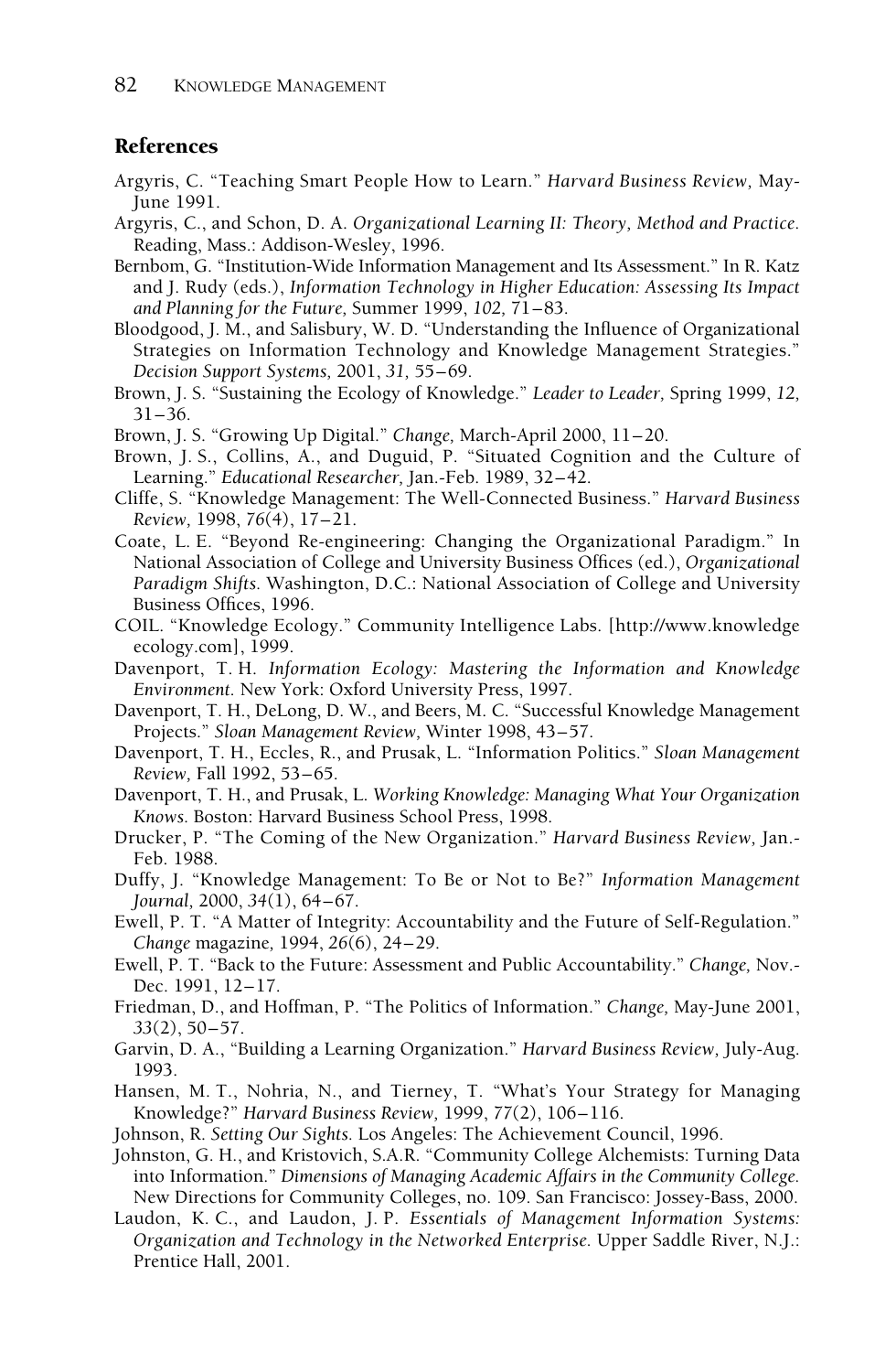- Leonard, D., and Straus, S. "Putting Your Company's Whole Brain to Work." *Harvard Business Review,* July-Aug. 1997.
- Levine, L. "Integrating Knowledge and Processes in a Learning Organization." *Information Systems Management,* 2001, *18*(1), 21–33.
- MacDougall, P. R., and Friedlander, J. "Responding to Mandates for Institutional Effectiveness." *Models for Conducting Institutional Research.* New Directions for Community Colleges, no. 72. San Francisco: Jossey-Bass, 1990.
- McDermott, R. "Why Information Technology Inspired But Cannot Deliver Knowledge Management." *California Management Review,* Summer 1999, *41*(4), 103–117.
- Mundhenk, R. T. "The Trouble with Outcomes." *Community College Journal,* June-July 2000, *70*(6), 13–15.
- Mitchell, M. "Law in Order." *CIO Magazine,* April 1, 2000, 158–162.
- Morgan, G. *Images of Organization.* Newbury Park, Calif.: Sage, 1986.
- Nettles, M., and Cole, J. "Benchmarking Assessment of Teaching and Learning in Higher Education and Public Accountability: State Governing, Coordinating Board and Regional Accreditation Association Practices and Policies." Stanford, Calif.: National Center for Postsecondary Improvement, 1997.
- Peterson, M. W. "The Role of Institutional Research: From Improvement to Redesign." *What Is Institutional Research All About? A Critical and Comprehensive Assessment of the Profession.* New Directions for Institutional Research, no. 104. San Francisco: Jossey Bass, 1999.
- Petrides, L., Khanuja-Dhall, S., and Reguerin, P. "The Politics of Information Management." In L. Petrides (ed.), *Case Studies of Information Technology in Higher Education: Implications for Policy and Practice.* Hershey, Penna.: Idea-Group Publishing, 2000.
- Petrides, L. "Information-Based Knowledge Systems: The Case for a Knowledge Ecology Perspective in the Community College." Paper presented at RP Group Conference, Lake Arrowhead, Calif., May 2001a.
- Petrides, L. "Reporting Mandates vs. Organizational Learning: The Changing Structure and Function of Institutional Research in the Community College." Paper presented at the Association of the Study of Higher Education Conference, Richmond, Va., Nov. 2001b.
- Rallis, S. E., and MacMullen, M. M. "Inquiry Minded Schools: Opening Doors for Accountability." *Phi Delta Kappan,* 2000, *81*(10), 766–773.
- Sanford, T. R. (ed.) *Preparing for the Information Needs of the Twenty-First Century.* New Directions for Institutional Research, no. 85. San Francisco: Jossey-Bass, 1995.
- Schein, E. H. *Organizational Culture and Leadership.* 2nd ed. San Francisco: Jossey-Bass, 1992.
- Senge, P. M. *The Fifth Discipline.* New York: Doubleday, 1990.
- Senge, P. M. "Communities of Leaders and Learners." *Harvard Business Review,* 1997, *75*(5), 30–32.
- Sirotnik, K. A., and Burstein, L. "Making Sense Out of Comprehensive School-Based Information Systems: An Exploratory Investigation." In A. Bank and R. C. Williams (eds.), *Information Systems and School Improvement: Inventing the Future.* New York: Teachers College Press, 1987.
- Sveiby, K. E. *The New Organizational Wealth: Managing and Measuring Knowledge Based Assets.* San Francisco: Berrett Koehler, 1997.
- Telem, M. "MIS Implementation in Schools: A Systems Socio-Technical Framework." *Computers in Education,* Jan. 1996, *27*(2), 85–93.
- Volkwein, F. J. "The Four Faces of Institutional Research." *What Is Institutional Research All About? A Critical and Comprehensive Assessment of the Profession.* New Directions for Institutional Research, no. 104. San Francisco: Jossey-Bass, 1999.
- Walleri, R. D., and Stoering, J. M. "The Assessment Matrix: Communicating Assessment and Accountability Requirements to the Campus Community." *Journal of Applied Research in the Community College,* 1996, *4*(1), 23–38.